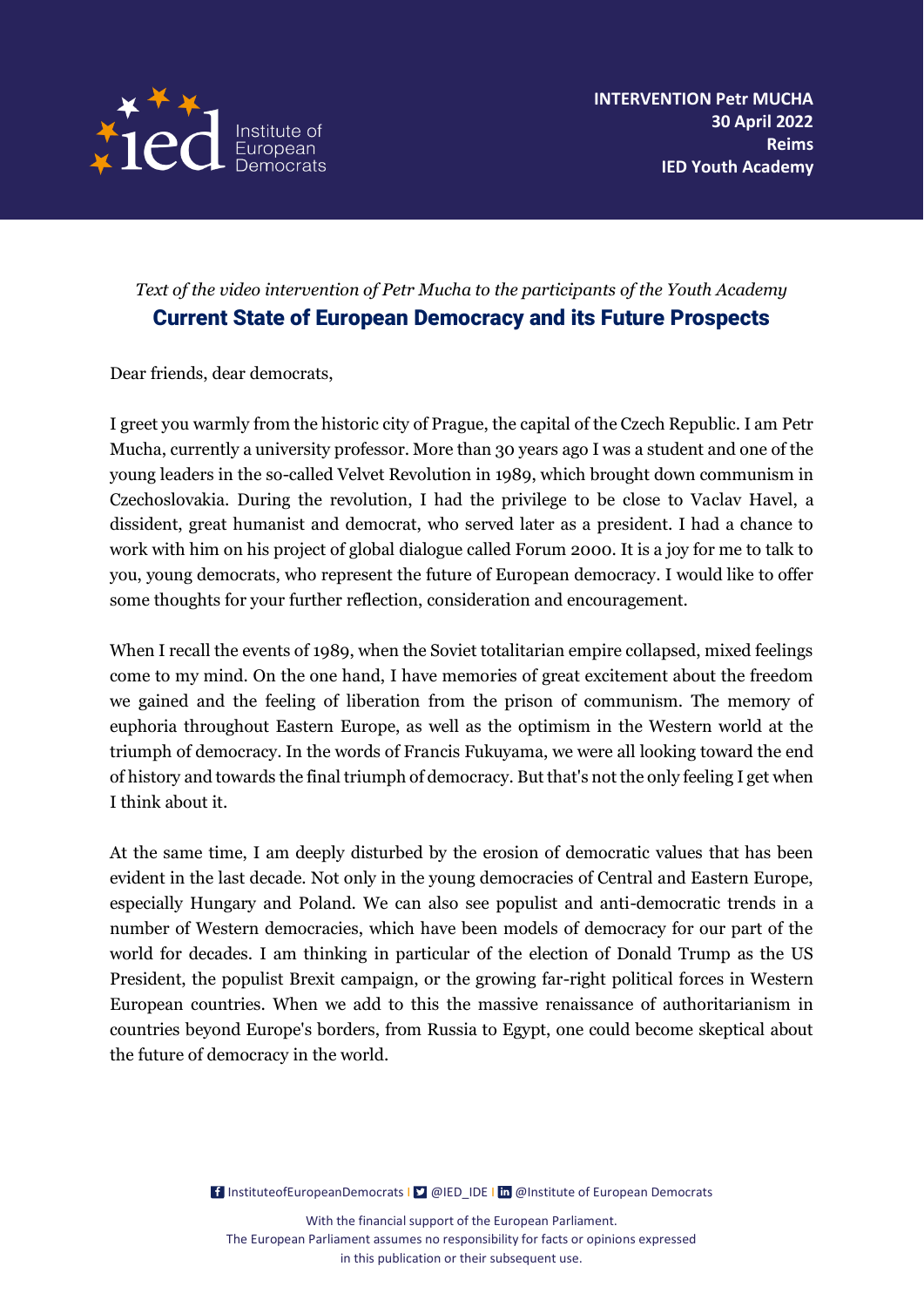

But we must not fall into the illusion that democracy is a declining system that has nothing more to offer, as authoritarian and totalitarian regimes in Russia and China try to claim. I believe that it is otherwise. What we are currently experiencing is not a crisis of democracy as such, but rather a crisis of a certain state of democracy that developed in a past social context and is now in need of an update. With increasing globalization and with growing challenges, such as the digital revolution, the advent of artificial intelligence and biotechnologies, as well as climate change, the existing form of democracy is reaching its limits. Its turmoil and internal tensions can be seen as the birth pains of a new level of democracy, a democracy for the 21st century. It will be more globalised, but at the same time, it will also be more local. And it will be carried by greater civic responsibility and participation.

As democrats, let's be confident. Democracy is far from perfect, but there is no alternative to democracy, it is the best political system that has been invented so far. At the same time, let us be critical and open to new ideas, democracy needs to grow and we must give it the space. In response to some challenges, many are now turning away from democracy, but this is a step back. Also, the renaissance of authoritarianism is a false solution, there is no way back. Democracy must go further and needs to evolve. And we need to ask in which particular areas it should be developed so that people do not need to turn away to populism, nationalism and authoritarianism.

I am convinced that European Union represents a historically unique model of a globalizing democracy, a democracy for the future. Despite all the predictions of its collapse during the recent few crises: financial, pandemic, or the current war in Ukraine, European Union has proved its credibility. Moreover, it is proving to be an effective tool for tackling global challenges. Her balance between globality and locality is a prophetic model for the future. However, much work is still needed. For your consideration and discussion, I am offering the following five points that emerged from our global debates at the Forum 2000 conferences.

# **1.** *Need for greater assistance to countries in political transition towards democracy*

The erosion of democratic mechanisms, that we see in many post-communist countries, especially in Hungary and Poland, results from an undeveloped democratic culture that has been devastated by a previous totalitarian regime. Russia's failure to embrace democracy confirms this even more. In the future, therefore, we need to do more to help countries in their transition from totalitarianism to democracy. However, it is not enough just to build democratic institutions, the development of certain democratic mindsets is even more important.

[InstituteofEuropeanDemocrats](https://www.facebook.com/InstituteofEuropeanDemocrats) | 9 @IED\_IDE | In [@Institute of European Democrats](https://www.linkedin.com/company/institute-of-european-democrats/)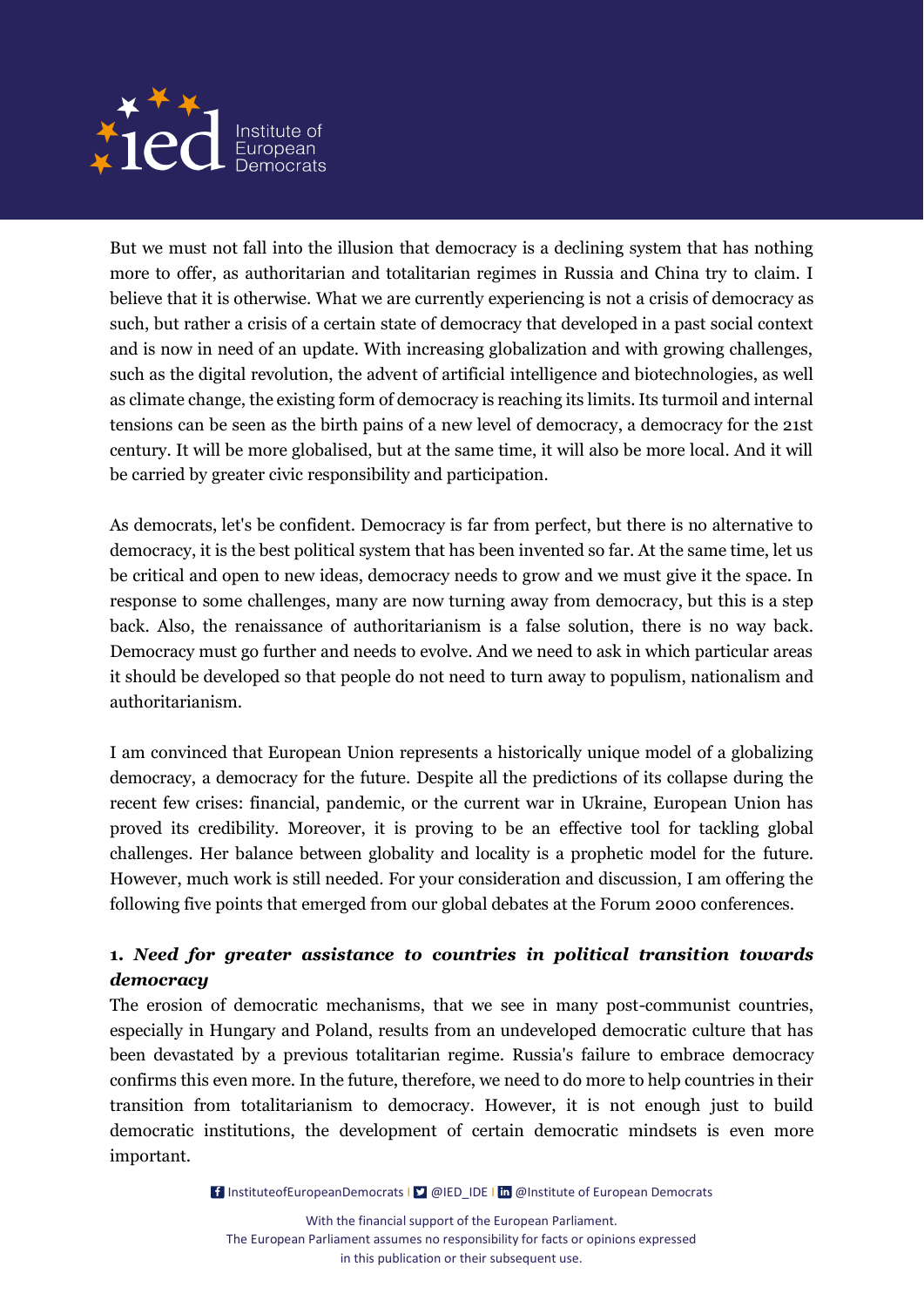

## **2.** *Promoting civic participation and social justice*

The growth of populism in the developed Western democracies is evidence of long-unresolved social problems and inequalities that need to be addressed. German minister Anna Lührmann argued that "a lot of people think that it is discontent with democracy that fuels populism. It is not discontent with the system as such, but discontent with the current outcomes in the realm of equality and social justice." Therefore, social justice must be better implemented in the democratic system and participatory citizenship, civil society, and civic education must be enhanced.

### **3.** *Democracy is also a moral imperative*

American philosopher Michael Novak said that "healthy democracy needs a certain moral biosphere, skilled people with certain virtues." And Vaclav Havel made it clear right from the beginning of the democratic revolution when he said "what we need is not only a political transformation, but the moral one as well." A struggle for democracy means a struggle for values on which it is based. "Democracy is a process, not a destination, it requires consistent effort and dedication," said Maia Sandu, current president of Moldova. In our countries, we need to improve moral atmosphere and trust in democratic values such as human rights, mutual respect, solidarity and dialog. Democrats must never sacrifice these values in the name of political and business interests. Democratic societies must strengthen their legitimacy by placing common ideals, values and virtues above personal interests and profits.

#### **4.** *Respect for truth*

Václav Havel summarized his pro-democracy quest in a simple principle: truth and love must prevail over lie and hatred. Respect for truth belongs to the preconditions of a functioning democracy. The spread of lies, disinformation and conspiracy theories, on the contrary, breed hatred and erode the social contract on which democracy is based. And postmodern skepticism about objective truth creates a fertile ground for this. That is why today's authoritarian regimes, especially the one in Russia, have made disinformation such a powerful weapon in their hybrid war against democracies. But even for populist politicians in democratic countries, there is no such thing as truth. There is only a power interest and objective reality must be subordinated to it. The task of the media, according to them, is not to seek the truth, but to control the public through manipulated information. I'm convinced, that the best protection against this danger is to strengthen the immune system of a democratic society through the cultivation of the civic virtue of respect for truth. And we need to strengthen critical thinking skills through quality civic education. Democracies must also jointly determine global rules and standards of digital technologies which serve as platforms for the spread of disinformation.

[InstituteofEuropeanDemocrats](https://www.facebook.com/InstituteofEuropeanDemocrats) | 9 @IED\_IDE | In [@Institute of European Democrats](https://www.linkedin.com/company/institute-of-european-democrats/)